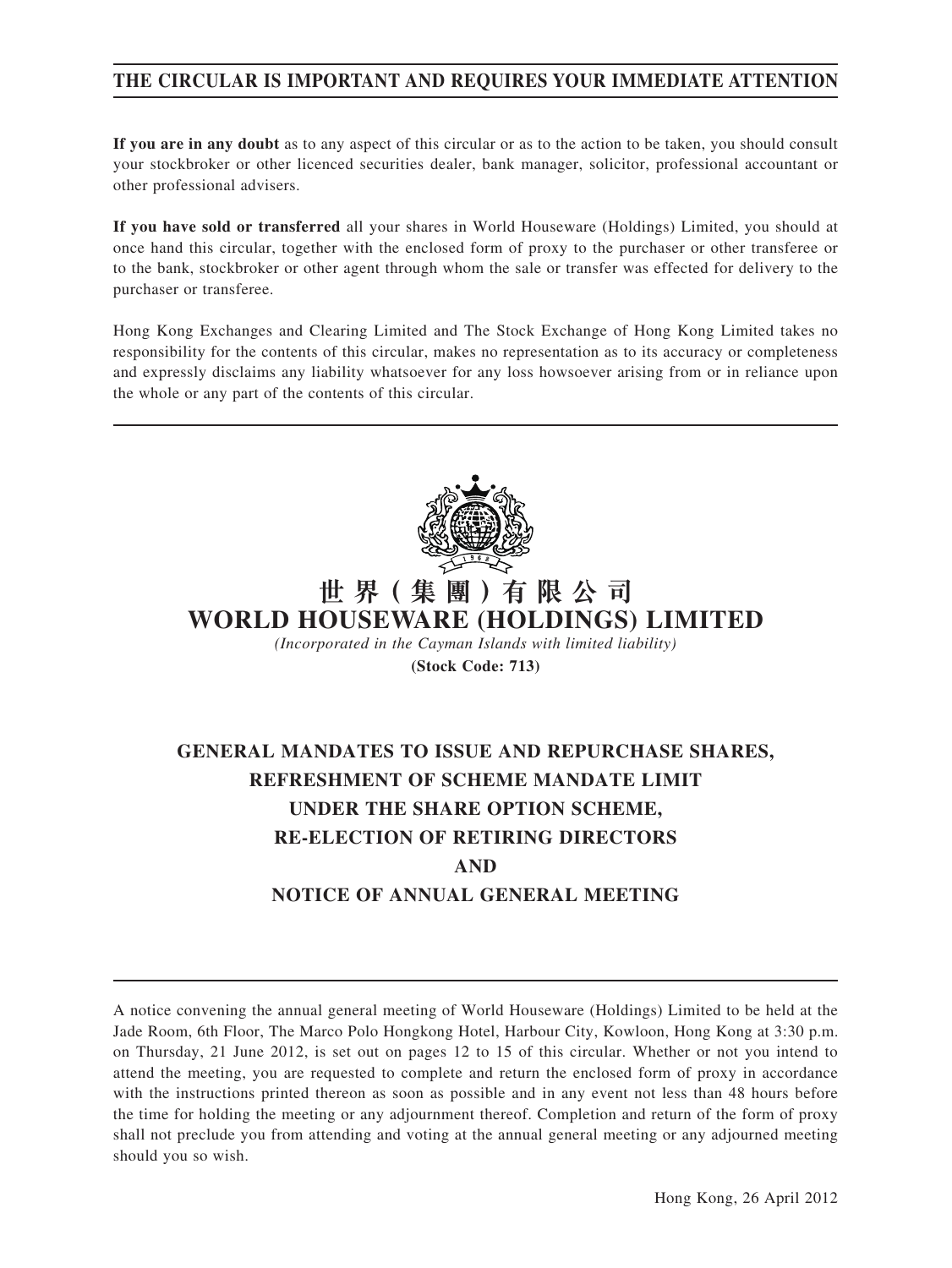## **CONTENTS**

### *Page*

|                                                                    | 1              |
|--------------------------------------------------------------------|----------------|
| <b>Letter from the Board</b>                                       |                |
|                                                                    | 3              |
| General Mandates to issue New Shares and Repurchase its own Shares | $\overline{4}$ |
|                                                                    | $\overline{4}$ |
|                                                                    | 5              |
|                                                                    | 5              |
|                                                                    | 5              |
|                                                                    | 5              |
| Takeovers Code Consequences and Minimum Public Float               | 5              |
|                                                                    | 6              |
|                                                                    | 8              |
|                                                                    | 9              |
|                                                                    | 9              |
|                                                                    | 9              |
|                                                                    | 10             |
|                                                                    | 11             |
|                                                                    | 12             |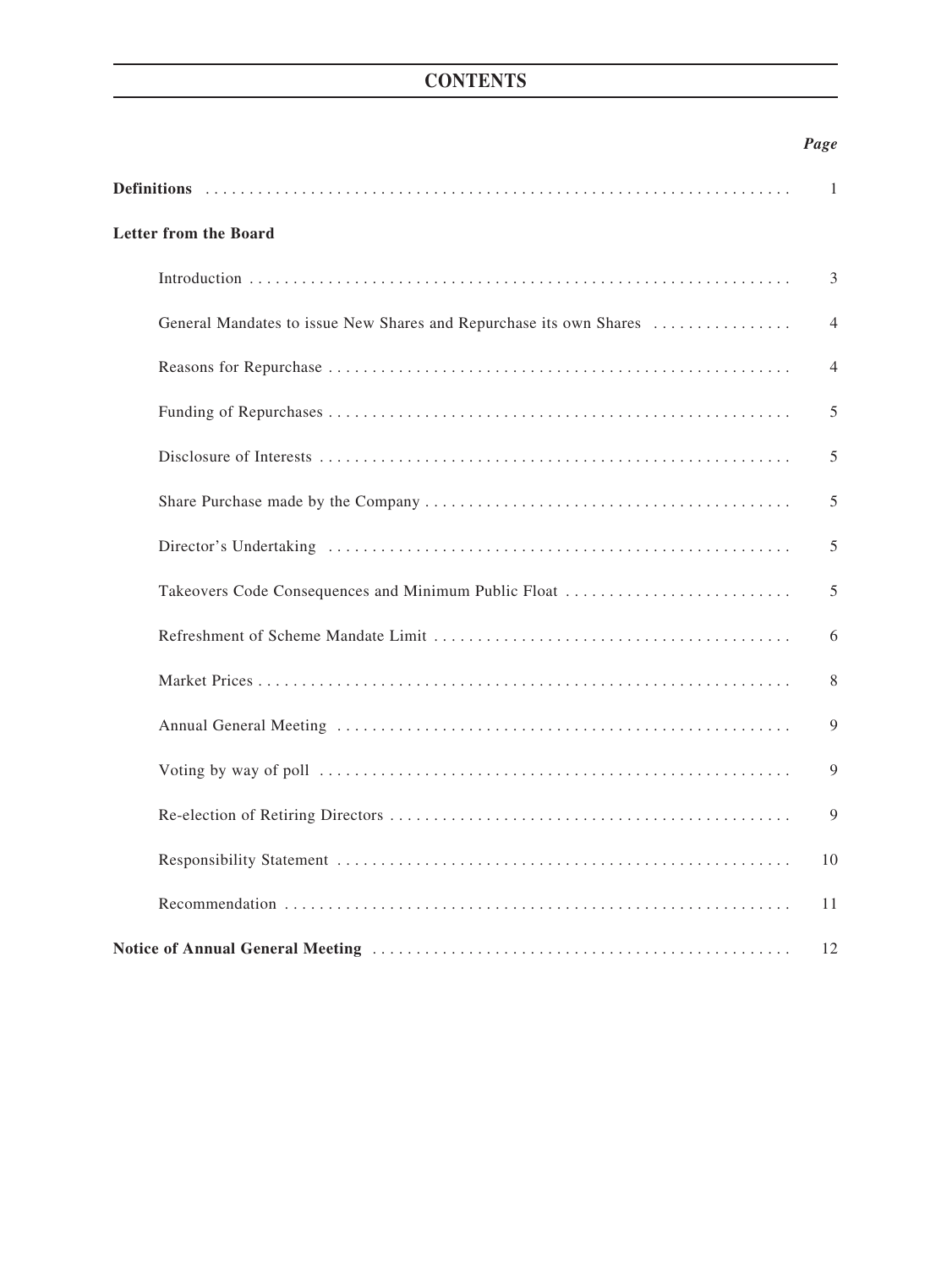## **DEFINITIONS**

*In this circular, the following expressions shall have the following meanings unless the context requires otherwise:*

| "Annual General Meeting"  | the annual general meeting of the Company to be held at the Jade<br>Room, 6th Floor, The Marco Polo Hongkong Hotel, Harbour City,<br>Kowloon, Hong Kong at 3:30 p.m. on Thursday, 21 June 2012 and<br>any adjournment thereof |
|---------------------------|-------------------------------------------------------------------------------------------------------------------------------------------------------------------------------------------------------------------------------|
| "Articles of Association" | the articles of association of the Company                                                                                                                                                                                    |
| "associates"              | has the same meaning as defined in the Listing Rules                                                                                                                                                                          |
| "Board"                   | the board of Directors                                                                                                                                                                                                        |
| "Company"                 | World Houseware (Holdings) Limited, a company incorporated<br>in the Cayman Islands and whose shares are listed on the Stock<br>Exchange                                                                                      |
| "Directors"               | the directors of the Company from time to time                                                                                                                                                                                |
| "General Mandates"        | the Share Issue Mandate and the Repurchase Mandate                                                                                                                                                                            |
| "Group"                   | the Company and its subsidiaries                                                                                                                                                                                              |
| "Hong Kong"               | the Hong Kong Special Administrative Region of the PRC                                                                                                                                                                        |
| "Latest Practicable Date" | 20 April 2012 being the latest practicable date prior to the printing<br>of this circular for ascertaining certain information contained in<br>this circular                                                                  |
| "Listing Rules"           | the Rules Governing the Listing of Securities on the Stock<br>Exchange                                                                                                                                                        |
| "PRC"                     | the People's Republic of China                                                                                                                                                                                                |
| "Repurchase Mandate"      | a general and unconditional mandate proposed to be granted at<br>the Annual General Meeting to the Directors to exercise all the<br>powers of the Company to repurchase Shares                                                |
| "Scheme Mandate Limit"    | the meaning ascribed thereto in the section headed "Refreshment<br>of the Scheme Mandate Limit" in the Letter from the Board in this<br>circular                                                                              |
| "Share Issue Mandate"     | a general and unconditional mandate proposed to be granted at<br>the Annual General Meeting to the Directors to exercise all the<br>powers of the Company to issue, allot and otherwise deal with<br>new Shares               |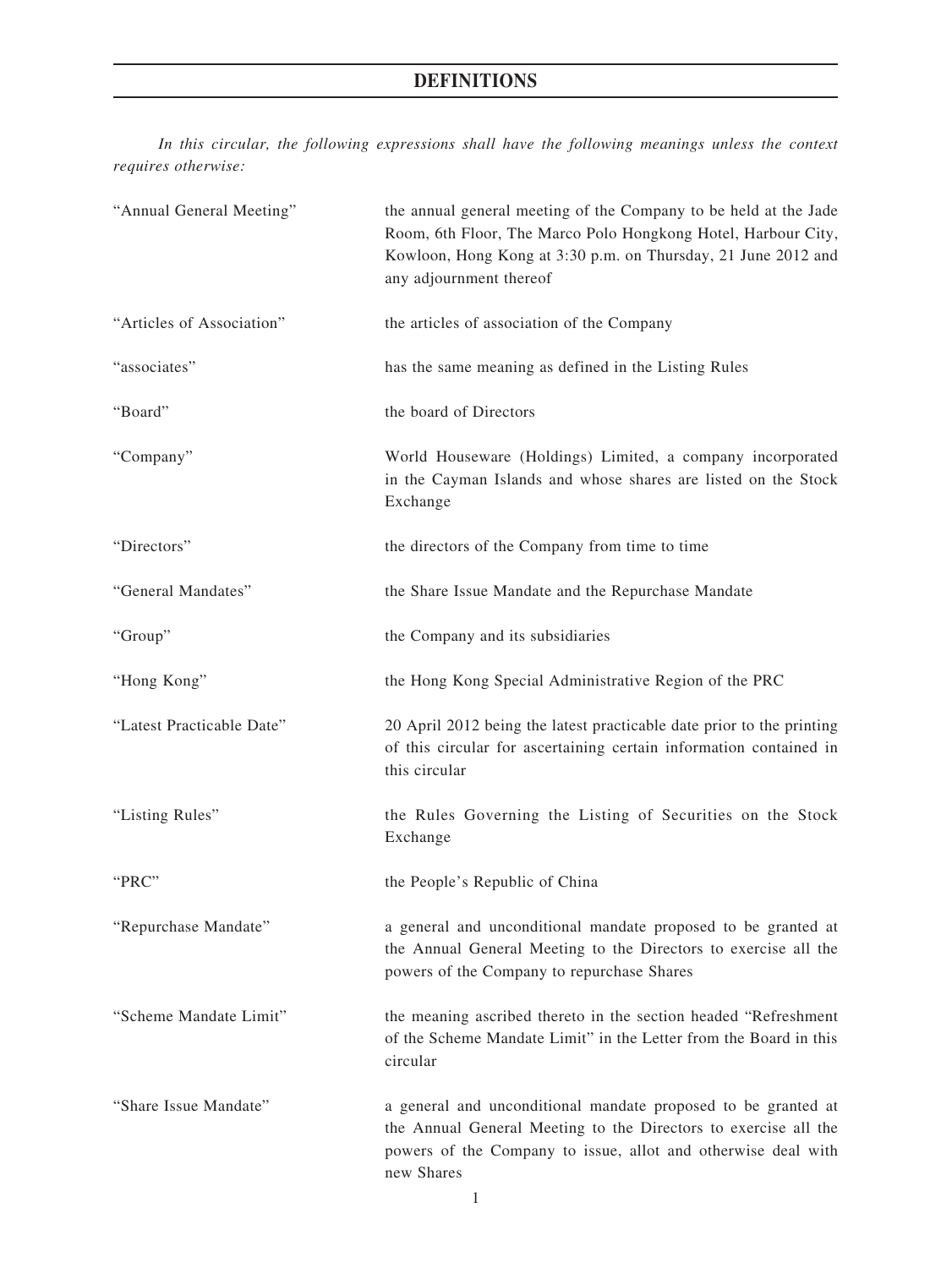## **DEFINITIONS**

| "Share Option Scheme" | the share option scheme adopted by the shareholders on 10 June<br>2011                                               |
|-----------------------|----------------------------------------------------------------------------------------------------------------------|
| "Shares"              | ordinary shares of HK\$0.10 each in the capital of the Company,<br>and "Shareholders" shall be construed accordingly |
| "Stock Exchange"      | The Stock Exchange of Hong Kong Limited                                                                              |
| "Takeovers Code"      | The Code on Takeovers and Mergers and Share Repurchases                                                              |
| "HK\$" and "cents"    | Hong Kong dollars and cents respectively                                                                             |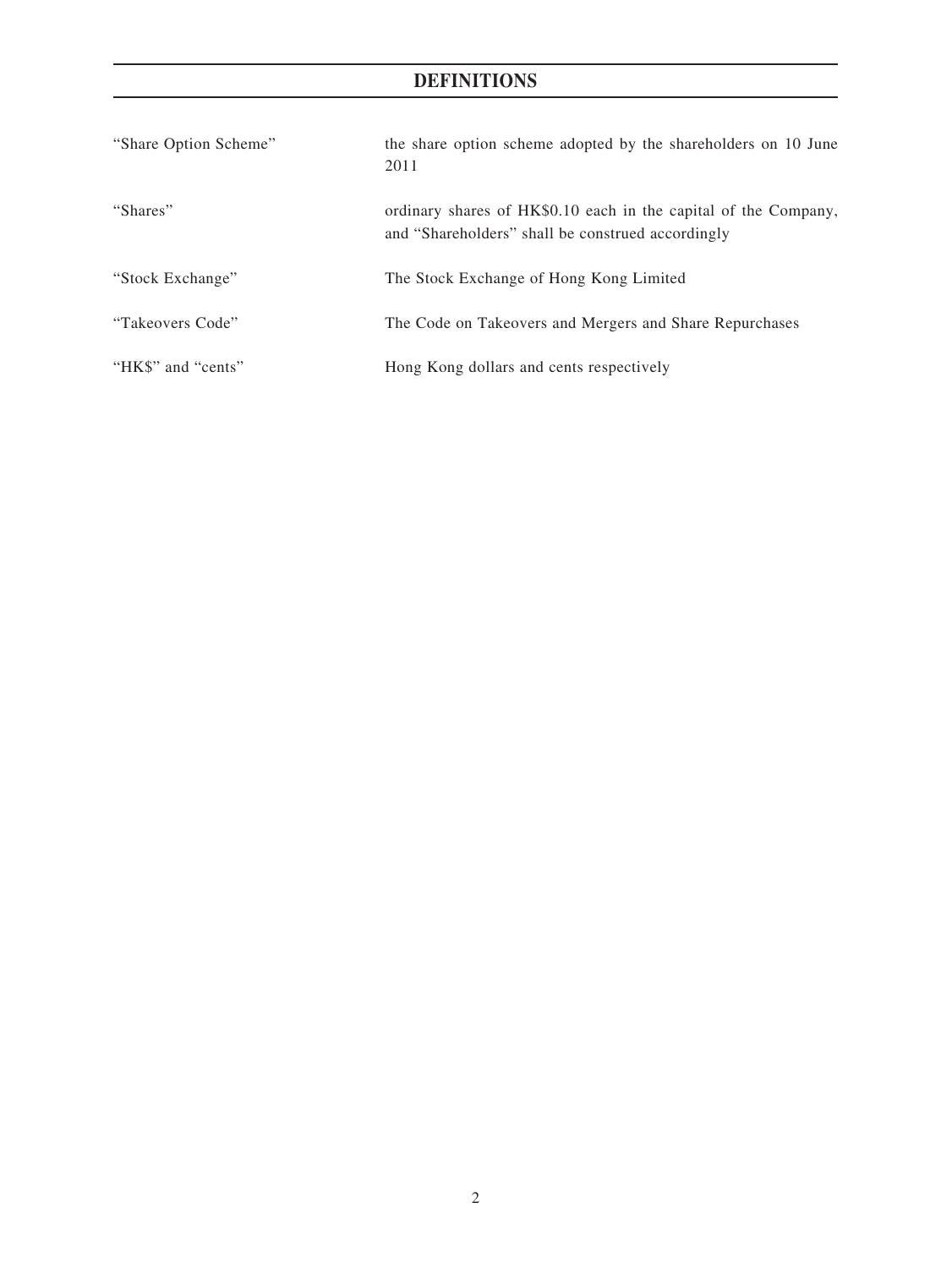

## **世 界( 集 團 )有 限 公 司 WORLD HOUSEWARE (HOLDINGS) LIMITED**

*(Incorporated in the Cayman Islands with limited liability)*

**(Stock Code: 713)**

*Executive Directors: Registered office:* Mr. Lee Tat Hing (*Chairman*) P.O. Box 309 Madam Fung Mei Po **Ugland House** (*Vice Chairperson and Chief Executive Officer*) Grand Cayman KY1-1104 Mr. Lee Chun Sing (*Vice Chairman)* Cayman Islands Mr. Lee Pak Tung Madam Chan Lai Kuen Anita *Head office and principal place* 

*Non-executive Director:* Flat C, 18th Floor

*Independent Non-executive Directors:* Kwai Chung Mr. Tsui Chi Him Steve New Territories Mr. Ho Tak Kay **Hong Kong** Mr. Hui Chi Kuen Thomas

*of business in Hong Kong:* Mr. Cheung Tze Man Edward **Bold Win Industrial Building** Bold Win Industrial Building 16-18 Wah Sing Street

26 April 2012

*To the Shareholders*

Dear Sir/Madam,

### **GENERAL MANDATES TO ISSUE AND REPURCHASE SHARES, REFRESHMENT OF SCHEME MANDATE LIMIT UNDER THE SHARE OPTION SCHEME, RE-ELECTION OF RETIRING DIRECTORS AND NOTICE OF ANNUAL GENERAL MEETING**

### **INTRODUCTION**

The purpose of this circular is to provide you with information reasonably necessary to enable you to make an informed decision on whether to vote for or against the ordinary resolutions to be proposed at the Annual General Meeting which has been convened for the purpose of considering and if thought fit, approving, inter alia: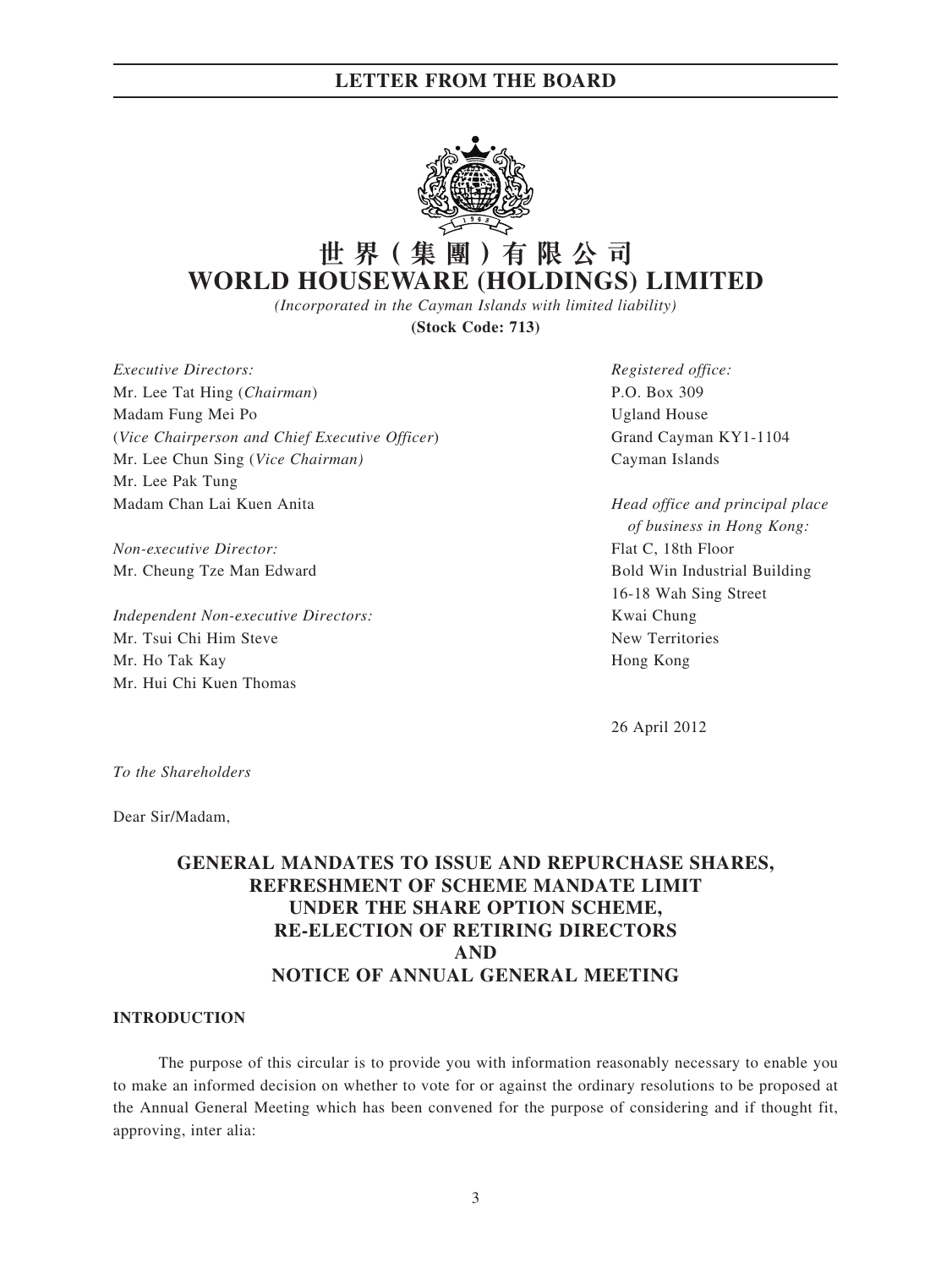- the grant of the Share Issue Mandate and Repurchase Mandate to Directors to issue new Shares and repurchase Shares; and
- the refreshment of the Scheme Mandate Limit.

A notice of the Annual General Meeting is set out on pages 12 to 15 of this circular.

#### **GENERAL MANDATES TO ISSUE NEW SHARES AND REPURCHASE ITS OWN SHARES**

At the last annual general meeting of the Company held on 10 June 2011, the Directors were granted a general mandate to allot and issue Shares and a general mandate to repurchase Shares. These mandates will expire at the conclusion of the Annual General Meeting. The Directors propose to seek the approval of the Shareholders at the Annual General Meeting by way of passing ordinary resolutions for the grant of:

- the Share Issue Mandate to issue Shares up to a maximum of 20% of the Shares in issue as at the date of passing of the relevant resolution; which represent 135,283,480 shares as at the Latest Practicable Date; and
- the Repurchase Mandate to repurchase Shares up to a maximum of 10% of the Shares in issue as at the date of passing of the relevant resolution.

Whilst the Directors do not presently intend to repurchase any Shares, they believe that the flexibility afforded by the Repurchase Mandate, if the ordinary resolution granting it is passed, would be beneficial to the Company.

As at the Latest Practicable Date, the issued share capital of the Company was 676,417,401 Shares. Subject to the passing of the ordinary resolution approving the Repurchase Mandate and on the basis that no further Shares are issued or repurchased after the Latest Practicable Date and up to the date of passing of such resolution, the Directors would be authorised to repurchase up to 67,641,740 Shares during the period up to the next annual general meeting in 2013 or the expiration of the period within which the next annual general meeting of the Company is required by law to be held or the revocation or variation of the Repurchase Mandate by an ordinary resolution of the Shareholders in general meeting of the Company, whichever occurs first.

### **REASONS FOR REPURCHASE**

Repurchases of Shares will only be made when the Directors believe that such a repurchase will benefit the Company and its Shareholders. Such repurchases may, depending on market conditions and funding arrangements at the time, lead to an enhancement of the value of the net assets of the Company and/or earnings and/or dividend per Share.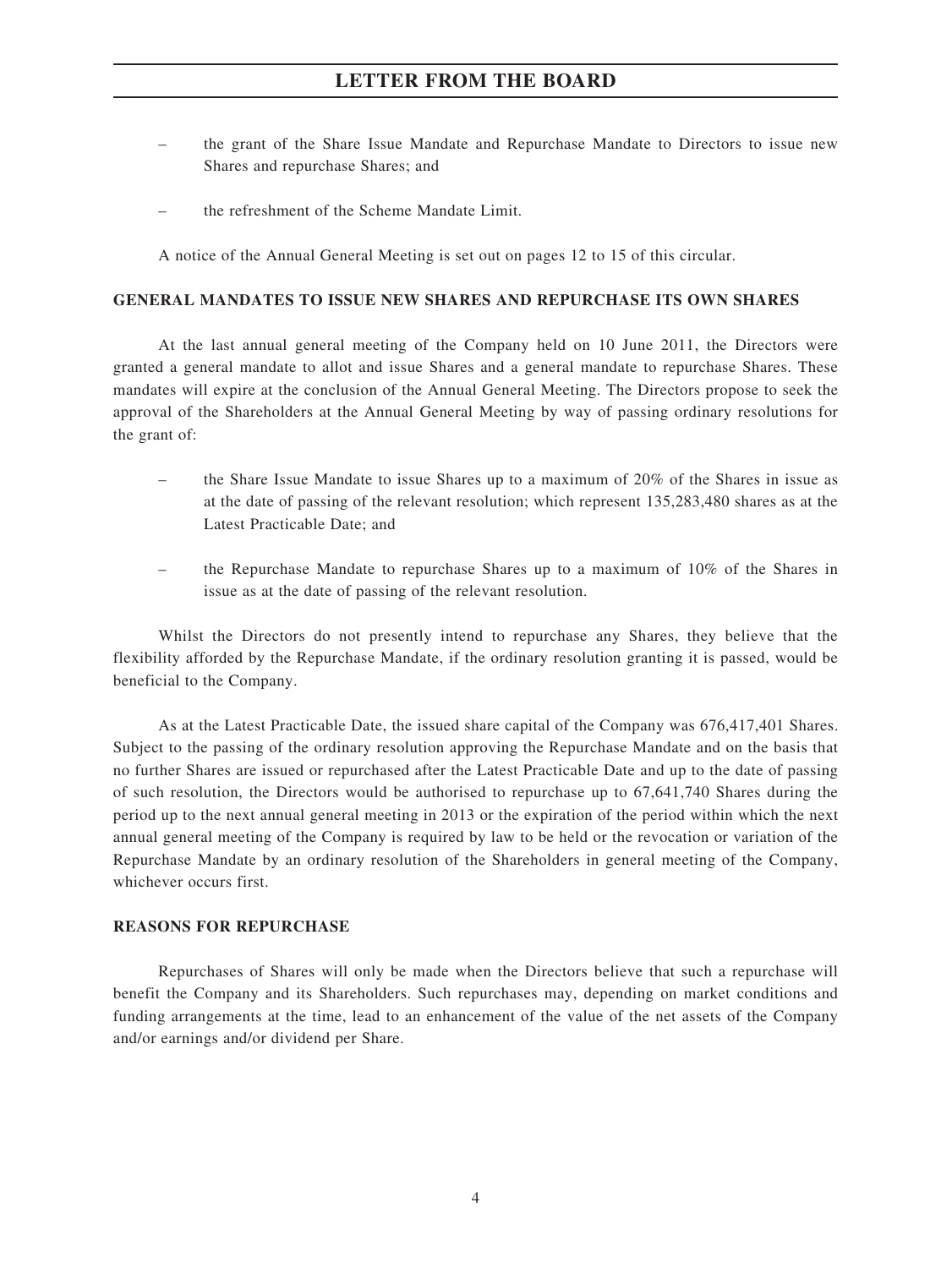#### **FUNDING OF REPURCHASES**

Repurchases must be funded out of funds legally available for the purpose in accordance with the articles of association of the Company and the laws of the Cayman Islands, being profits available for distribution and the proceeds of a fresh issue of shares made for the purpose of the repurchase and it is envisaged that the funds required for any repurchase would be derived from such sources.

There might be a material adverse impact on the working capital or gearing position of the Company (as compared with the position disclosed in its most recent published audited financial statements as at 31 December 2011) in the event that the Repurchase Mandate is exercised in full. However, the Directors do not propose to exercise the Repurchase Mandate to such extent as would, in the circumstances, have a material adverse effect on the working capital requirements of the Company or the gearing levels which in the opinion of the Directors are from time to time appropriate for the Company.

#### **DISCLOSURE OF INTERESTS**

None of the Directors, and to the best of their knowledge, having made all reasonable enquiries, none of their associates, has any present intention, if the Repurchase Mandate is exercised, to sell any Shares to the Company or its subsidiaries.

No connected person (as defined in the Listing Rules) has notified the Company that he has a present intention to sell any Shares to the Company, or that he has undertaken not to sell any Shares held by him to the Company, in the event that the Repurchase Mandate is granted by the Shareholders at the Annual General Meeting and is exercised.

#### **SHARE PURCHASE MADE BY THE COMPANY**

There have been no repurchases of Shares by the Company during the six months prior to the date of this document (whether on the Stock Exchange or otherwise).

#### **DIRECTOR'S UNDERTAKING**

The Directors have undertaken to the Stock Exchange that they will exercise the Repurchase Mandate in accordance with the Listing Rules and the applicable laws of Cayman Islands so far as the same may be applicable.

### **TAKEOVERS CODE CONSEQUENCES AND MINIMUM PUBLIC FLOAT**

If as a result of a repurchase of Shares a Shareholder's proportionate interest in the voting rights of the Company increases, such increase will be treated as an acquisition for the purposes of the Takeovers Code. As a result, a Shareholder, or group of Shareholders acting in concert, depending on the level of increase of the Shareholder's interest, could obtain or consolidate control of the Company and become obliged to make a mandatory offer in accordance with Rule 26 of the Takeovers Code.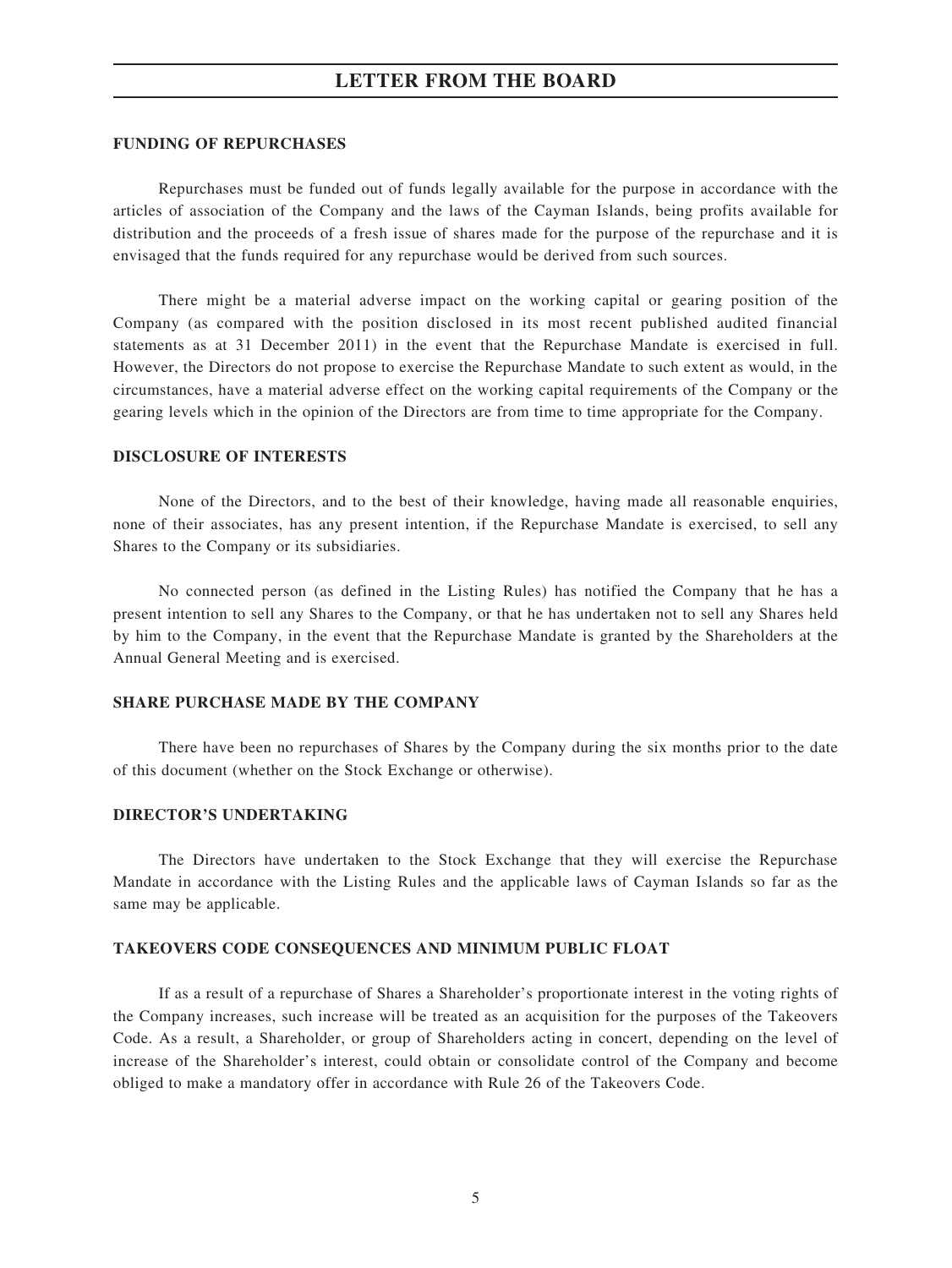As at the Latest Practicable Date, Goldhill Profits Limited ("Goldhill") is holding 280,895,630 Shares representing approximately 41.53% of the entire issued Shares of the Company and Lees International Investments Limited ("Lees International") is holding 28,712,551 Shares representing approximately 4.24% of the entire issued Shares of the Company. Assuming the Repurchase Mandate is exercised in full and there is not any issue of new Shares by the Company, the shareholding of Goldhill will be increased to 46.14% of the entire issued Shares of the Company and the shareholding of Lees International will be increased to 4.72% of the entire issued Shares. In the opinion of the Directors, such increase Goldhill may give rise to an obligation to make a mandatory offer under Rule 26 of the Takeovers Code. The Directors have no present intention to exercise the repurchase proposal to such an extent as would result in takeover obligations. Apart from Goldhill and Lees International, the Directors are not aware of any Shareholder, or group of Shareholders acting in concert who may become obliged to make a mandatory offer in accordance with Rule 26 of the Takeovers Code in the event that the Directors exercise the power to repurchase Shares pursuant to the Repurchase Mandate.

The Directors will not exercise the Repurchases Mandate to such an extent that will result in the number of Shares in the hands of public falling below the prescribed minimum percentage of 25%.

### **REFRESHMENT OF SCHEME MANDATE LIMIT**

In order to provide the Company with greater flexibility in granting share options to eligible persons (including but not limited to employees and Directors) of the Company under the Share Option Scheme as incentives or rewards for their contribution to the Company, the Board decided to seek the approval from the Shareholders at the Annual General Meeting to refresh the Scheme Mandate Limit of the Share Option Scheme.

The Share Option Scheme was adopted on 10 June 2011. Pursuant to the terms of the Share Option Scheme, among other things:

- (1) the maximum number of Shares which may be issued upon exercise of all outstanding share options granted under the Share Option Scheme and any other share option schemes of the Company must not exceed 30% of the total number of Shares in issue from time to time; and
- (2) the number of Shares in respect of which share options may be granted under the Share Option Scheme and any other share option schemes of the Company shall not exceed 10% of the total number of Shares in issue on the day of adoption of the Share Option Scheme ("Scheme Mandate Limit").

The Company may renew the Scheme Mandate Limit at any time subject to prior Shareholders' approval in general meeting and the Stock Exchange granting listing of and permission to deal in the Shares to be issued upon exercise of share options pursuant to the refreshment of the Scheme Mandate Limit. However, the total number of Shares which may be issued upon exercise of all share options granted under the Share Option Scheme and any other share option schemes of the Company under the Scheme Mandate Limit as "refreshed" must not exceed 10% of the Shares in issue as at the date of the approval of the Scheme Mandate Limit. Share options previously granted under the Share Option Scheme and any other share option schemes of the Company (including options outstanding, cancelled, lapsed or exercised) will not be counted for purpose of calculating the Scheme Mandate Limit as "refreshed".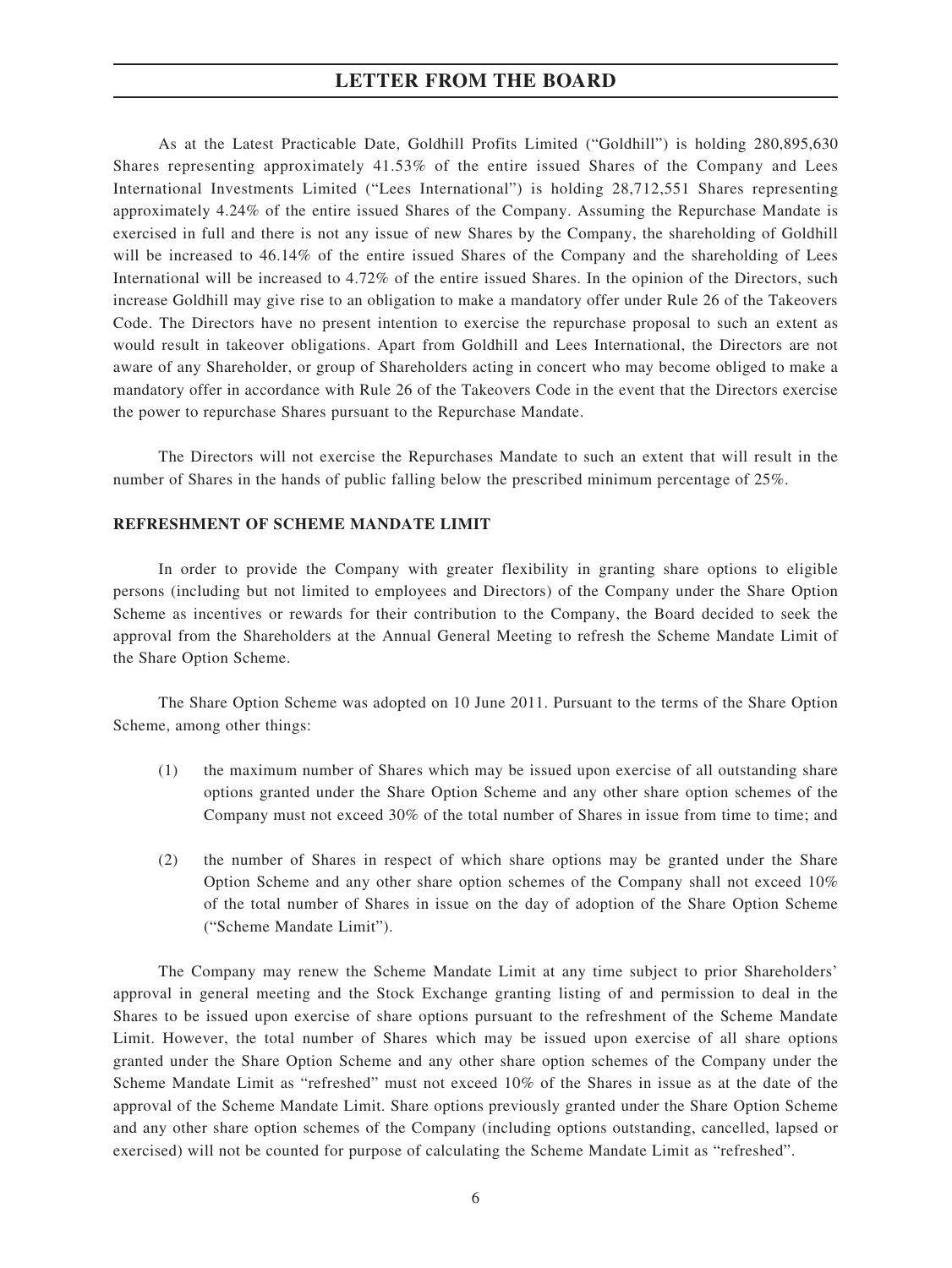The existing Scheme Mandate Limit of the Share Option Scheme is 67,641,740 Shares, being 10% of the Shares of the Company in issue of the Company at the extraordinary general meeting for the adoption of the Share Option Scheme held on 10 June 2011. As at the Latest Practicable Date, the Company has granted 46,800,000 shares options under the Share Option Scheme, of which none were exercised. The total number of share options brought forward, granted, exercised, lapsed/cancelled and the total number of share options remained outstanding under the Share Option Scheme as at the Latest Practicable Date are as follows:

|                                |                      | Approximate<br>percentage<br>of the issued |  |
|--------------------------------|----------------------|--------------------------------------------|--|
|                                |                      |                                            |  |
|                                |                      |                                            |  |
|                                | share capital        |                                            |  |
|                                | Number of            | as at the Latest                           |  |
|                                | <b>Share options</b> | <b>Practicable Date</b>                    |  |
|                                |                      | $(\%)$                                     |  |
| Share options brought forward  | <b>NIL</b>           | $\theta$                                   |  |
| Share options granted          | 46,800,000           | 6.92                                       |  |
| Share options exercised        | <b>NIL</b>           | $\theta$                                   |  |
| Share options lapsed/cancelled | <b>NIL</b>           | $\overline{0}$                             |  |
| Outstanding share options      | 46,800,000           | 6.92                                       |  |

The Directors believe that the Share Option Scheme is a cost effective way to provide incentives to, and recognise the contributions of, the Group's directors, employees and other selected grantees. The refreshment of the Scheme Mandate Limit will give the Directors more flexibility in employing the Share Option Scheme in the future should they need to grant share options that are over the existing limit. Accordingly, the Directors would like to take the Annual General Meeting as an opportunity to approve the refreshment of the Scheme Mandate Limit instead of holding a separate special general meeting.

Since the adoption of the Share Option Scheme, the Scheme Mandate Limit has not been refreshed.

If the Scheme Mandate Limit is "refreshed" at the Annual General Meeting, on the basis of 676,417,401 Shares in issue as at the Latest Practicable Date and assuming that no further Shares are issued or purchased by the Company prior to the Annual General Meeting, the Scheme Mandate Limit will be "refeshed" to 67,641,740 Shares and allows the Company to grant further share options under the Share Option Scheme carrying the rights to subscribe for a maximum of 67,641,740 Shares (the "Refresed Limit").

The Company confirmed that it has complied with Rule 17.03(4) of the Listing Rules for the aforesaid share options.

As at the Latest Practicable Date, there were 676,417,401 Shares in issue and an outstanding balance of 46,800,000 share options under the Share Option Scheme entitling the holders of the share options to subscribe for an aggregate of 46,800,000 new shares. Assuming that no further shares were issued or purchased by the Company prior to the Annual General Meeting, upon refreshment of the Scheme Mandate Limit by the shareholders at the Annual General Meeting, the Scheme Mandate Limit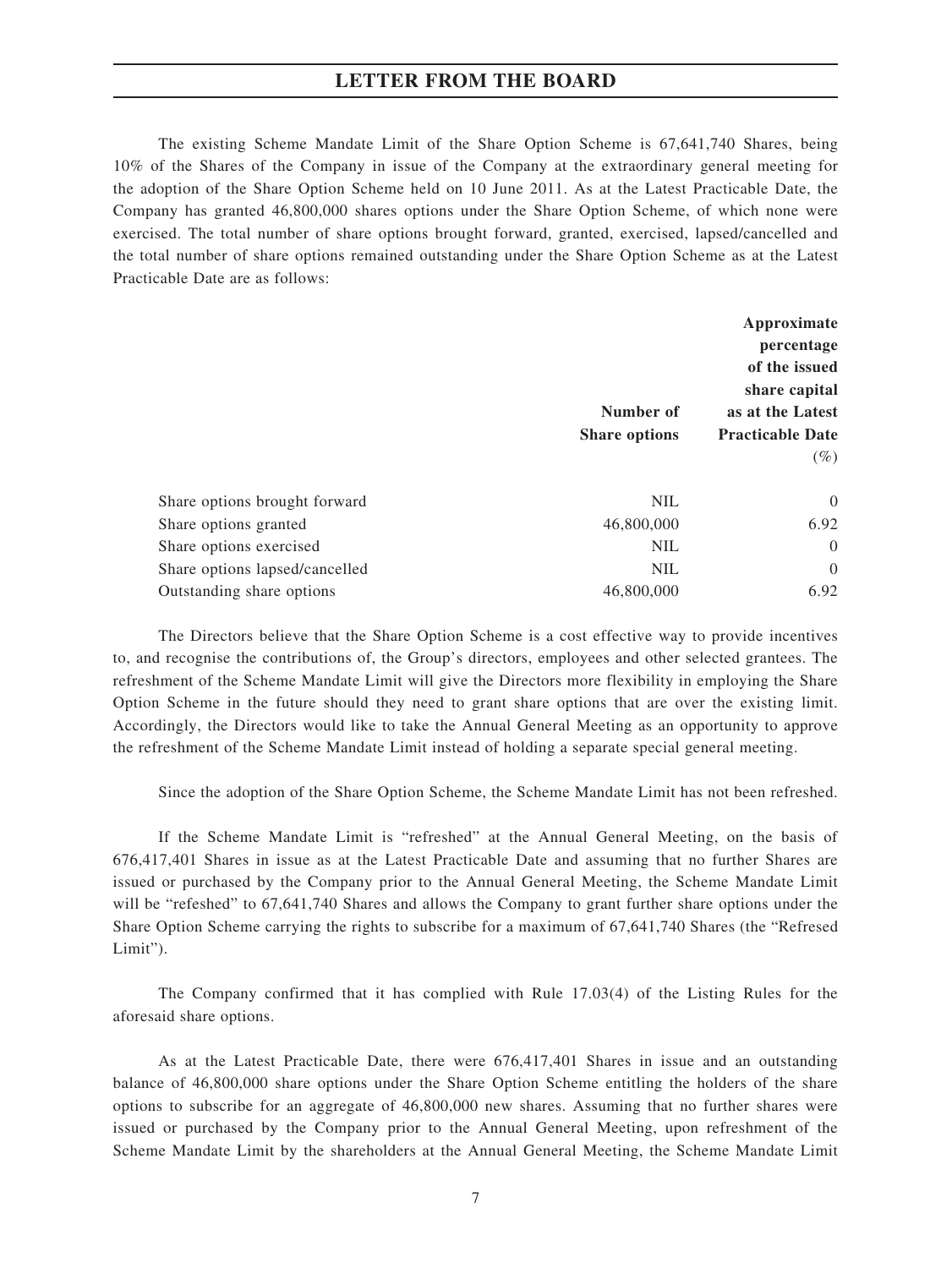of 67,641,740 shares as refreshed together with the new shares allowed to be issued upon exercise of the outstanding balance of share options of 46,800,000 shares as at the Latest Pracicable Date for an aggregate of 114,441,740 shares options, which do not exceed 202,925,220 shares, being the said limit of 30% of the total number of shares in issue from time to time as at the Latest Practicable Date. Save for the Share Option Scheme, the Company has no other share option schemes as at the Latest Practicable Date.

The refreshment of the Scheme Mandate Limit is subject to (i) the Shareholders' approval at the Annual General Meeting; and (ii) the Listing Committee granting approval for the listing of and permission to deal in the Shares to be issued pursuant to the exercise of any share options granted under the Refresned Limit of the Share Option Scheme.

Application will be made to the Stock Exchange for listing of and permission to deal in the Shares to be issued upon exercise of share options pursuant to the refreshment of the Scheme Mandate Limit.

### **MARKET PRICES**

The highest and lowest prices at which the Shares have been traded on the Stock Exchange during the 12 months preceding the Latest Practicable Date were as follows:

|                                                         | <b>Share prices</b> |        |
|---------------------------------------------------------|---------------------|--------|
|                                                         | <b>Highest</b>      | Lowest |
|                                                         | HK\$                | HK\$   |
| 2011                                                    |                     |        |
| April                                                   | 0.395               | 0.345  |
| May                                                     | 0.410               | 0.345  |
| June                                                    | 0.380               | 0.315  |
| July                                                    | 0.325               | 0.295  |
| August                                                  | 0.365               | 0.250  |
| September                                               | 0.395               | 0.220  |
| October                                                 | 0.360               | 0.210  |
| November                                                | 0.350               | 0.255  |
| December                                                | 0.290               | 0.246  |
| 2012                                                    |                     |        |
| January                                                 | 0.380               | 0.240  |
| February                                                | 0.290               | 0.243  |
| March                                                   | 0.300               | 0.234  |
| April (up to and including the Latest Practicable Date) | 0.280               | 0.212  |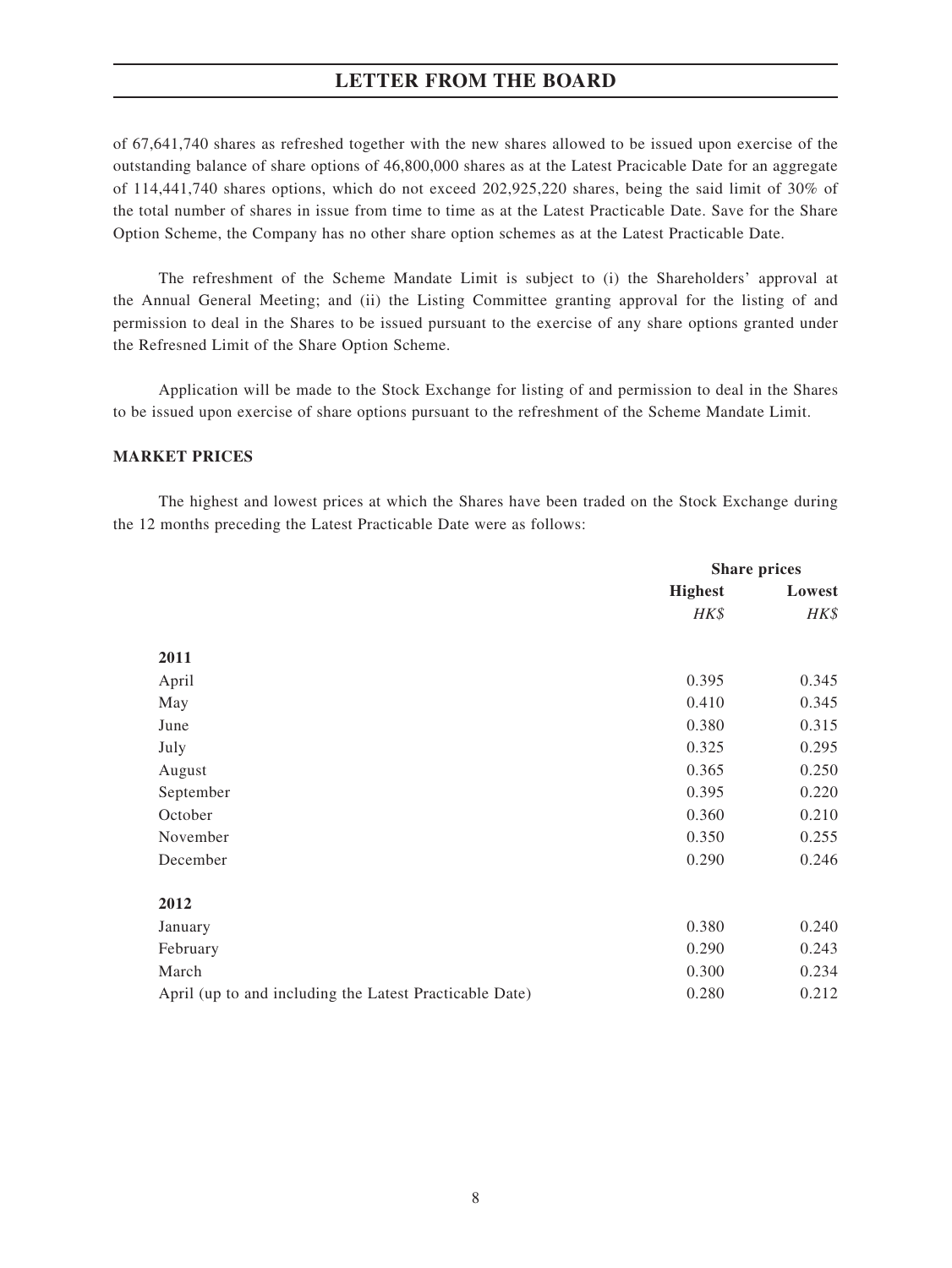#### **ANNUAL GENERAL MEETING**

The notice of Annual General Meeting is set out on pages 12 to 15 of this circular. A form of proxy for use at the Annual General Meeting is enclosed and whether you intend to be present at the Annual General Meeting, you are requested to complete the form of proxy and return it to the Company's share registrar in Hong Kong in accordance with the instructions printed thereon not less than 48 hours before the time limit fixed for holding the Annual General Meeting. Completion of the form of proxy and returning it to the Company will not preclude you from attending, and voting at, the Annual General Meeting if you so wish.

### **VOTING BY WAY OF POLL**

Pursuant to Rules 13.39(4) of the Listing Rules, all votes of shareholders at the Annual General Meeting will be taken by poll and the Company will announce the results of the poll in the manner prescribed under Rule 13.39(5) of the Listing Rules.

### **RE-ELECTION OF RETIRING DIRECTORS**

According to Article 116 of the existing Articles of Association, one-third of the Directors for the time being or, if their number is not three or a multiple of three, then the number nearest to one-third, shall retire from office by rotation provided that every Director shall be subject to retirement at least once every three years. A retiring Director shall be eligible for re-election. Accordingly, at the Annual General Meeting, Madam Chan Lai Kuen Anita, Mr. Lee Pak Tung and Mr. Hui Chi Kuen Thomas shall retire office by rotation and being eligible, each of them will offer himself/herself for re-election as Directors. At the Annual General Meeting, ordinary resolution will be proposed to re-elect them as Directors. Brief biographies of each of them are as follows:

**Madam Chan Lai Kuen Anita**, an Executive Director of the Company, aged 60, is the chief accounting officer and treasurer of the Group and is responsible for the overall accounting, treasury and human resources of the Group. She has gained extensive experience in accounting, taxation, financial and personnel management by working in various sizable corporations in Hong Kong before she joined the Group in 1986. As at the Latest Practicable Date, other than as disclosed in the annual report for the year ended 31 December 2011, Madam Chan does not have any other interests in shares of the Company within the meaning of Part XV of the Securities and Futures Ordinance nor any relationships with any directors, senior management or substantial or controlling shareholders of the Company. Madam Chan does not hold any directorship in any other listed public companies in the past three years.

There is no service agreement in writing between the Company and Madam Chan and the total emoluments of Madam Chan is determined by reference to the Company's performance and profitability, as well as the prevailing market conditions. For the year ended 31 December 2011, the total emoluments paid by the Company to Madam Chan amounts to HK\$1,032,000 and 2,000,000 share options were granted to her.

Madam Chan has not been involved in any of the matters as mentioned under Rules  $13.51(2)(h)$  to  $13.51(2)(v)$  of the Listing Rules and there are no any other matters that need to be brought to the attention of the Shareholders of the Company or disclosed pursuant to Rule 13.51(2) of the Listing Rules.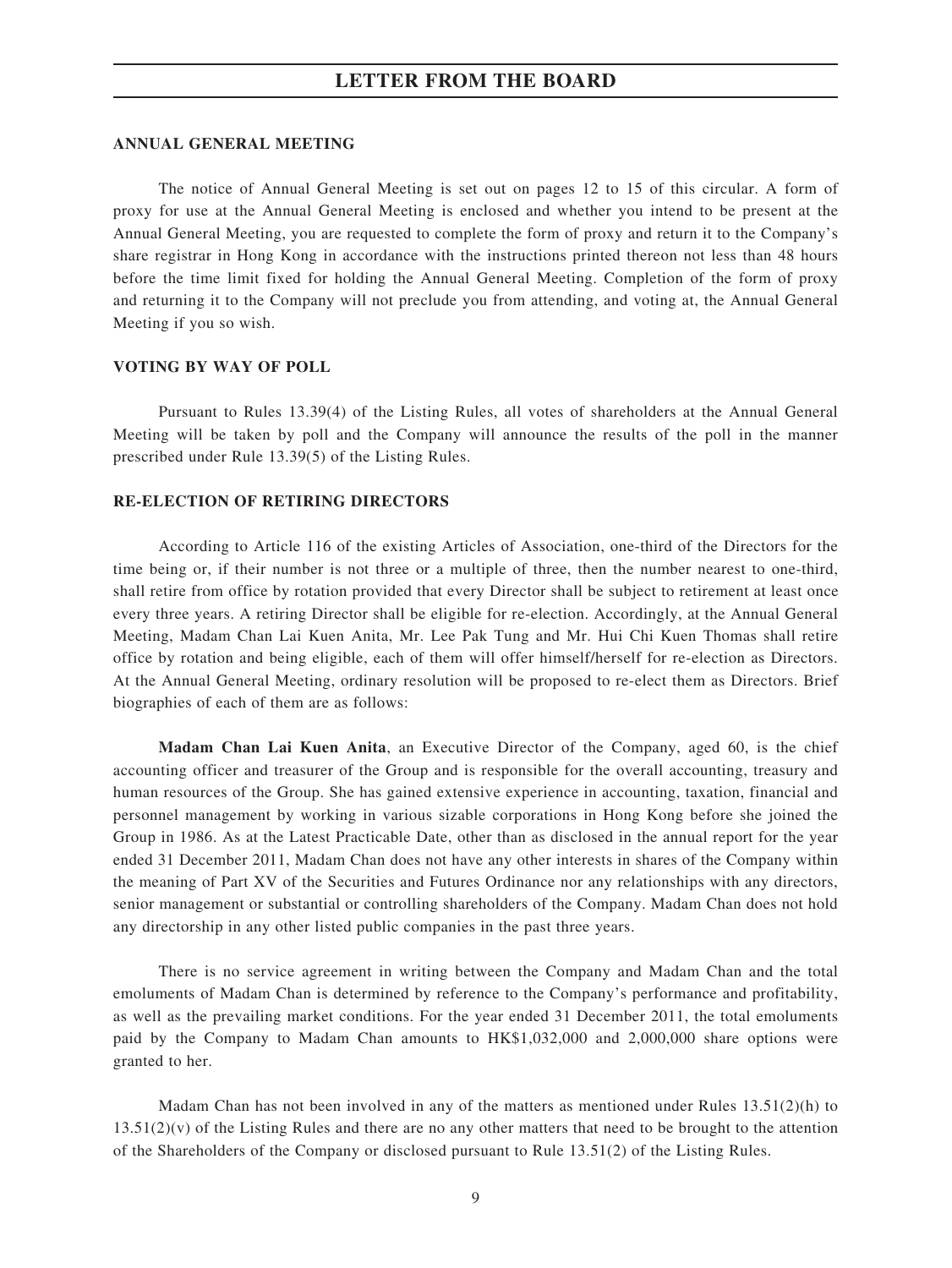**Mr. Lee Pak Tung**, an Executive Director of the Company, aged 65, joined the Group in 1976. He has over 30 years' experience in trading and is responsible for the Group's sales to the Asia and Latin America markets. As at the Latest Practicable Date, other than as disclosed in the annual report for the year ended 31 December 2011, Mr. Lee does not have any other interests in shares of the Company within the meaning of Part XV of the Securities and Futures Ordinance nor any relationships with any directors, senior management or substantial or controlling shareholders of the Company. Mr. Lee does not hold any directorship in any other listed public companies in the past three years.

There is no service agreement in writing between the Company and Mr. Lee and the total emoluments of Mr. Lee is determined by reference to the Company's performance and profitability, as well as the prevailing market conditions. For the year ended 31 December 2011, the total emoluments paid by the Company to Mr. Lee amounts to HK\$644,000 and 2,000,000 share options were granted to him.

Mr. Lee has not been involved in any of the matters as mentioned under Rules  $13.51(2)(h)$  to  $13.51(2)(v)$  of the Listing Rules and there are no any other matters that need to be brought to the attention of the Shareholders of the Company or disclosed pursuant to Rule 13.51(2) of the Listing Rules.

**Mr. Hui Chi Kuen Thomas**, an Independent Non-executive Director of the Company, aged 55, is a professional accountant. He is a fellow member of the Hong Kong Institute of Certified Public Accountants and a member of CPA Australia. He has over 20 years' experience in accounting, taxation and financial management gained from multinational corporations and publicly listed companies in Hong Kong and Australia. Mr. Hui joined the Group in 2004 as an Independent Non-executive Director of the Company. As at the Latest Practicable Date, Mr. Hui has a beneficial personal interest of 100,000 shares (less than 1% in the total issued share capital of the Company) in the Company within the meaning of Part XV of the Securities and Futures Ordinance nor any relationships with any directors, senior management or substantial or controlling shareholders of the Company. Mr. Hui does not hold any directorship in any other listed public companies in the past three years. Mr. Hui is currently a member of the audit committee, remuneration committee and nomination committee of the Company.

Mr. Hui has entered into a service agreement with the Company for a period of three years commencing from 6 September 2011 with an annual fee of HK\$180,000, which is determined by the Board with reference to Mr. Hui's duties and responsibilities with the Company. For the year ended 31 December 2011, the total emoluments paid by the Company to Mr. Hui amounts to HK\$180,000 and 600,000 share options were granted to him.

Mr. Hui has not been involved in any of the matters as mentioned under Rules  $13.51(2)(h)$  to  $13.51(2)(v)$  of the Listing Rules and there are no any other matters that need to be brought to the attention of the Shareholders of the Company or disclosed pursuant to Rule 13.51(2) of the Listing Rules.

#### **RESPONSIBILITY STATEMENT**

This circular, for which the Directors collectively and individually accept full responsibility, includes particulars given in compliance with the Listing Rules for the purpose of giving information with regard to the Company. The Directors, having made all reasonable enquires, confirm that to the best of their knowledge and belief the information contained in this circular is accurate and complete in all material respects and not misleading or deceptive, and there are no other matters the omission of which would make any statement herein or this circular misleading.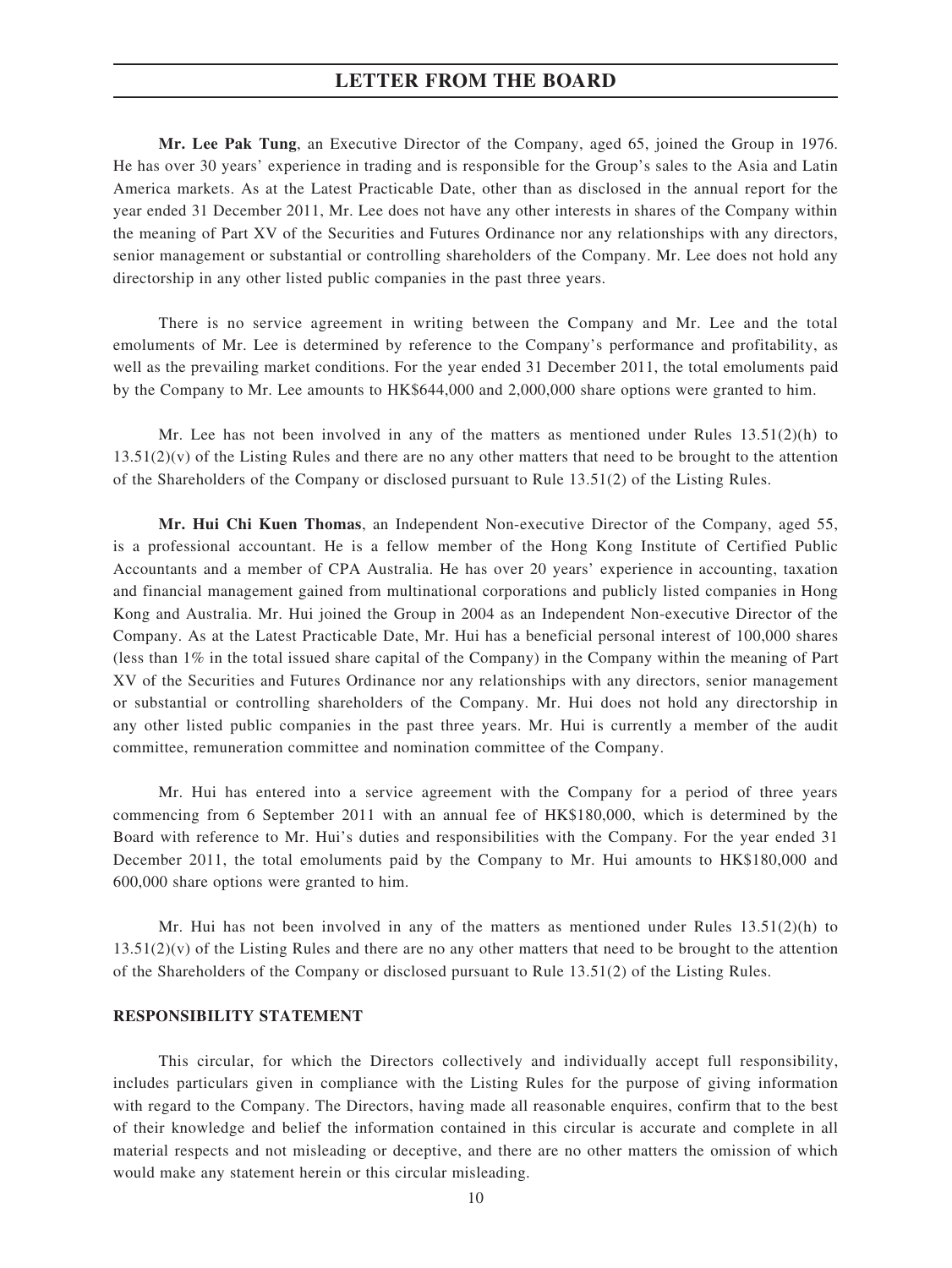#### **RECOMMENDATION**

The Directors consider that the re-election of Directors, the granting of the General Mandates and the refreshment of the Scheme Mandate Limit of the Share Option Scheme are in the interests of and for the benefit of the Company and the Shareholders and accordingly the Directors recommend you to vote in favour of these resolutions to be proposed at the Annual General Meeting.

> Yours faithfully, For and on behalf of the Board **Lee Tat Hing** *Chairman*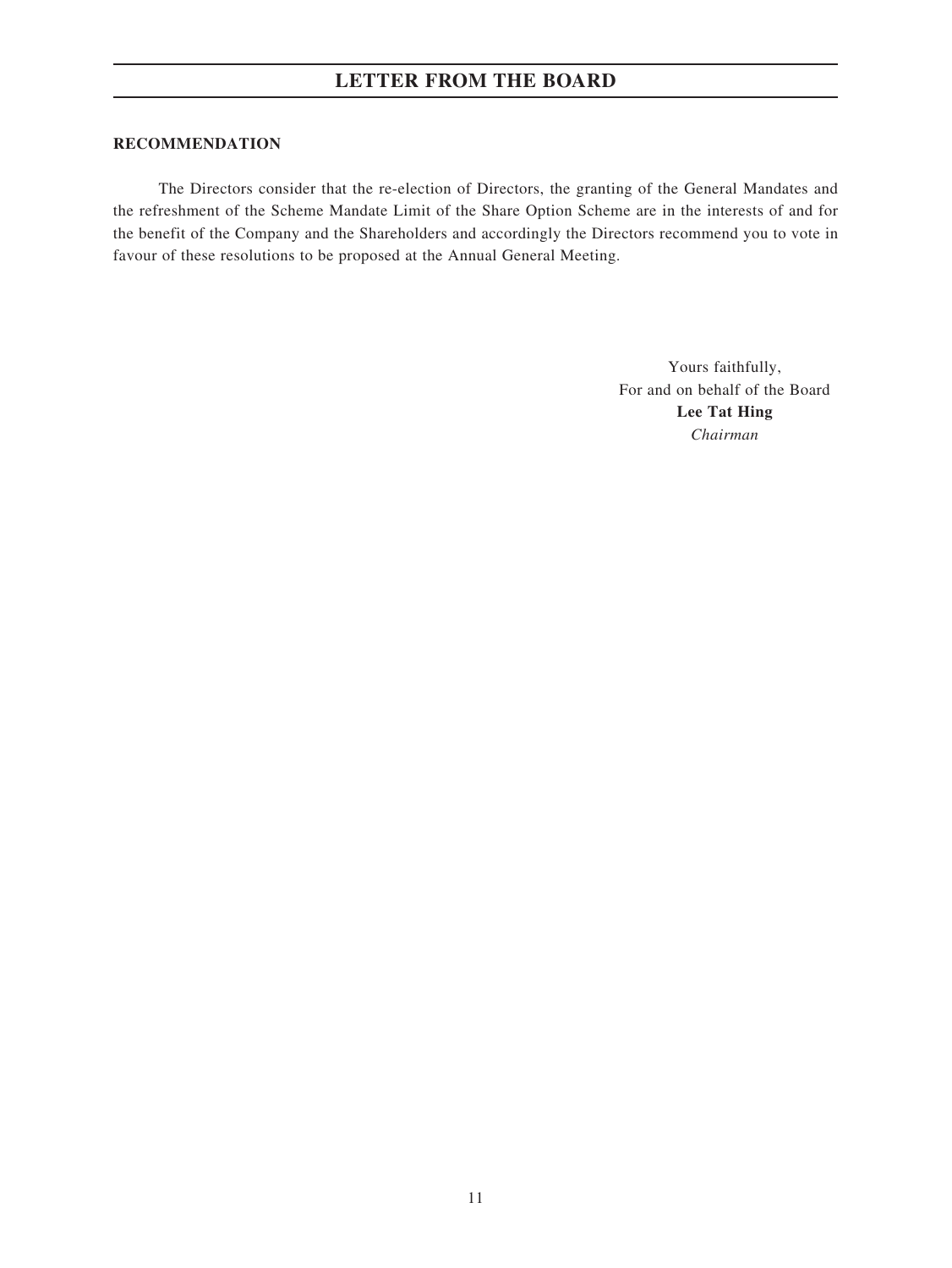**NOTICE OF ANNUAL GENERAL MEETING**



# **世 界( 集 團 )有 限 公 司 WORLD HOUSEWARE (HOLDINGS) LIMITED**

*(Incorporated in the Cayman Islands with limited liability)*

**(Stock Code: 713)**

**NOTICE IS HEREBY GIVEN** that the Annual General Meeting of World Houseware (Holdings) Limited (the "**Company**") will be held at the Jade Room, 6th Floor, The Marco Polo Hongkong Hotel, Harbour City, Kowloon, Hong Kong at 3:30 p.m. on Thursday, 21 June 2012 for the purpose of considering and if thought fit, passing the following resolutions:

### *As ordinary business:*

- 1. To receive and adopt the audited financial statements of the Company and its subsidiaries and the reports of the directors and auditors for the year ended 31 December 2011.
- 2. To re-elect directors and to authorise the Board to fix the directors' remuneration.
- 3. To re-appoint auditors and authorise the Board to fix their remuneration.

### *As special business:*

### **ORDINARY RESOLUTION**

- 4. To consider and, if thought fit, pass with or without modifications, the following resolutions as Ordinary Resolutions:
	- A. "**THAT**:
		- (a) subject to paragraph (c) of this Resolution, the exercise by the directors of the Company during the Relevant Period (as defined in paragraph (d) of this Resolution) of all the powers of the Company to allot, issue and deal with additional shares in the capital of the Company or securities convertible into such shares, options, warrants or similar rights to subscribe for any shares in the Company, and to make and grant offers, agreements and options which would or might require the exercise of such powers be and is hereby generally and unconditionally approved;
		- (b) the approval in paragraph (a) of this Resolution shall authorise the directors of the Company during the Relevant Period to make and grant offers, agreements and options which would or might require the exercise of such power after the end of the Relevant Period;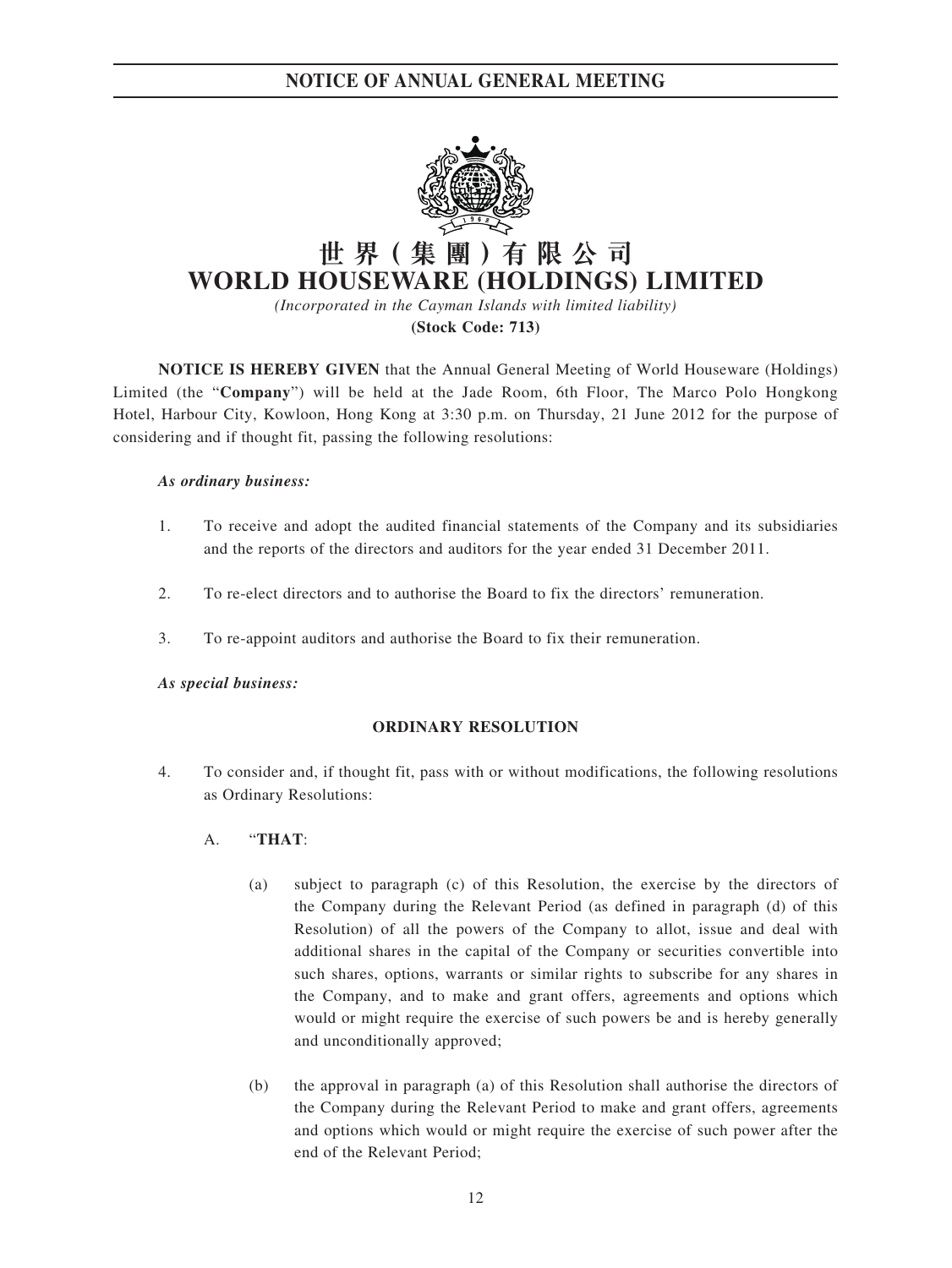### **NOTICE OF ANNUAL GENERAL MEETING**

- (c) the aggregate nominal amount of share capital allotted or agreed conditionally or unconditionally to be allotted (whether pursuant to an option or otherwise) by the directors of the Company pursuant to the approval in paragraph (a) of this Resolution, otherwise than pursuant to (i) a Rights Issue (as defined in paragraph (d) of this Resolution) or (ii) the exercise of options under any share option scheme or similar arrangement or (iii) the exercise of rights of conversion under the terms of any securities which are convertible into shares of the Company or warrants to subscribe for shares of the Company or (iv) any scrip dividend or similar arrangement providing for the allotment of shares of the Company in lieu of the whole or part of the dividend on the shares of the Company in accordance with the Company's Articles of Association, shall not exceed 20% of the aggregate nominal amount of the share capital of the Company in issue as at the date of passing of this Resolution and the said approval shall be limited accordingly; and
- (d) for the purpose of this Resolution:

"Relevant Period" means the period from the passing of this Resolution until whichever is the earliest of:

- (i) the conclusion of the next annual general meeting of the Company;
- (ii) the end of the period within which the next annual general meeting of the Company is required by the Articles of Association or any applicable law of Cayman Islands to be held; or
- (iii) revocation or variation of the authority given under this Resolution by an ordinary resolution of the shareholders of the Company in general meeting;

"Rights Issue" means an offer of shares in the capital of the Company open for a period fixed by the directors of the Company to the holders of shares on the register of members of the Company on a fixed record date in proportion to their then holdings of such shares (subject to such exclusions or other arrangements as the directors of the Company may deem necessary or expedient in relation to fractional entitlements or having regard to any restrictions or obligations under the laws of any relevant jurisdiction, or the requirements of any recognised regulatory body or any stock exchange applicable to the Company)."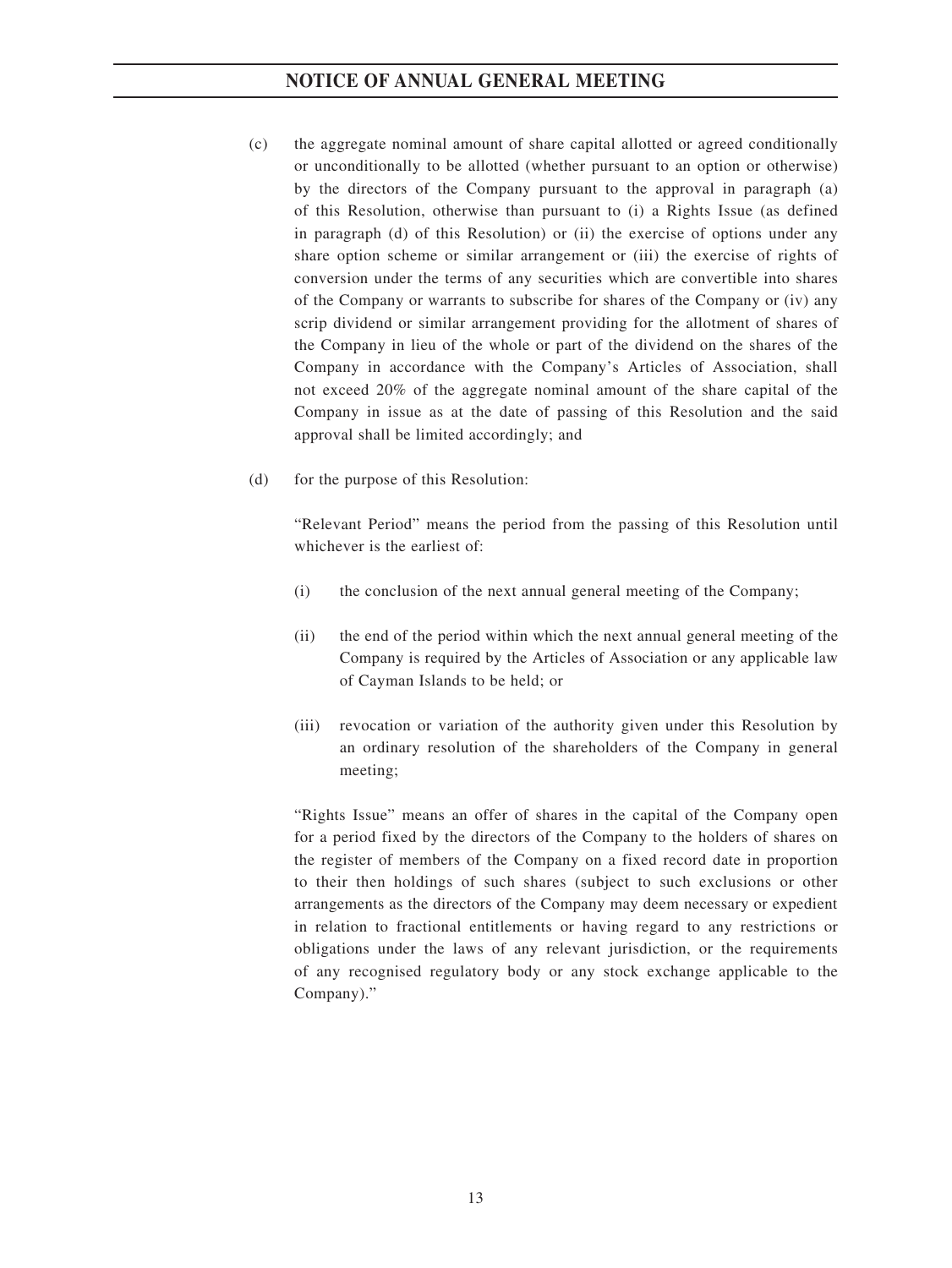### B. "**THAT**:

- (a) subject to paragraph (c) of this Resolution, the exercise by the directors of the Company during the Relevant Period (as defined in paragraph (d) of this Resolution) of all the powers of the Company to repurchase its own shares on The Stock Exchange of Hong Kong Limited (the "Stock Exchange") or on any other stock exchange on which the securities of the Company may be listed and recognised by the Securities and Futures Commission and the Stock Exchange for this purpose, subject to and in accordance with all applicable laws and requirements of the Rules Governing the Listing of Securities on the Stock Exchange or of any other stock exchange on which the securities of the Company may be listed as amended from time to time, be and is hereby generally and unconditionally approved;
- (b) the approval in paragraph (a) shall be in addition to any other authorizations given to the directors of the Company and shall authorize the directors of the Company on behalf of the Company to repurchase its shares at a price determined by the directors of the Company;
- (c) the aggregate nominal amount of shares of the Company to be repurchased by the Company pursuant to the approval mentioned in paragraph (a) of this Resolution during the Relevant Period shall not exceed 10% of the aggregate nominal amount of the share capital of the Company in issue as at the date of passing of this Resolution and the said approval shall be limited accordingly; and
- (d) for the purposes of this Resolution the expression "Relevant Period" shall have the same meaning as assigned to it under paragraph (d) of Ordinary Resolution 4A of this notice."
- C. "**THAT** conditional upon Resolutions 4A and 4B being passed, the aggregate nominal amount of shares in the capital of the Company which are repurchased by the Company under the authority granted to the directors as mentioned in Resolution 4B above shall be added to the aggregate nominal amount of share capital that may be allotted or agreed conditionally or unconditionally to be allotted by the directors of the Company pursuant to Resolution 4A, provided that the amount of share capital repurchased by the Company shall not exceed 10% of the total nominal amount of the share capital of the Company in issue as at the date of passing this Resolution."
- D. "**THAT** conditional upon the Listing Committee of The Stock Exchange of Hong Kong Limited granting listing of and permission to deal in the shares of the Company to be issued upon the exercise of options under the share option scheme adopted by the Company on 10 June 2011 (the "Share Option Scheme"), the existing scheme mandate limit in respect of the granting of options to subscribe for shares of the Company under the Share Option Scheme be refreshed and renewed provided that the total number of Shares which may be allotted and issued pursuant to the grant or exercise of the options under the Share Option Scheme (excluding options granted,